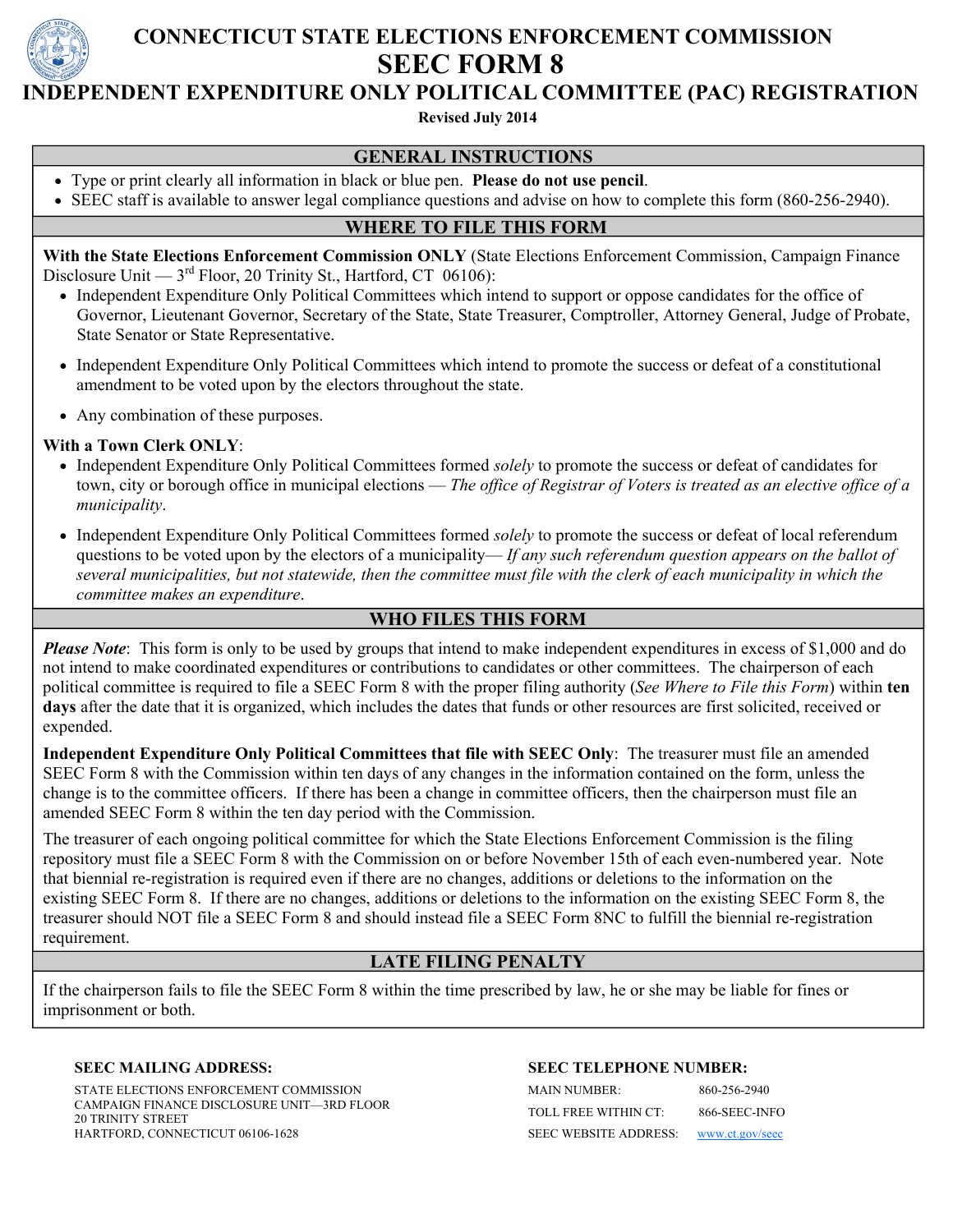# **SEEC FORM 8 INSTRUCTIONS**

1. **Registration Type**: Check the type of filing that the current document refers to, either *Initial* or *Amendment/Biennial with Changes*.Check **Initial** registration statement if this is the independent expenditure only political committee's first registration statement. Check **Amendment/Biennial with Changes** if changes are being made to information on a previously filed independent expenditure only political committee registration statement.

**Independent expenditure only political committees that file with SEEC only**:Check **Amendment/Biennial with Changes** if this is the biennial re-registration filed by the treasurer on or before November 15th of an even-numbered year and there are **changes** to the most recent SEEC Form 8 on file. If there are **no changes**, additions or deletions to the information on the existing SEEC Form 8 on file with SEEC, the treasurer should **NOT** file a SEEC Form 8 and should instead file a **SEEC Form 8NC** to fulfill the biennial re-registration requirement.

## **COMMITTEE INFORMATION**

2. **Name of Committee**: Provide the full name of the committee. *This will be the registered name with the filing repository and used on all financial disclosure statements, advertising, etc.* Check the box if this committee was previously registered as a different political committee using the SEEC Form 3. If the name of the committee has changed, indicate the previous name in the space provided.

3. **Acronym**: Provide the committee's acronym, if any. *Example: CBG for Citizens for Better Government.* 

4. **Committee Address**:Provide the address of the committee. *Post Office Boxes are acceptable as a committee address.* 

5. **Committee E-Mail Address & Website**: Provide the committee's e-mail address and website address, if any.

### **CHAIRPERSON INFORMATION**

6. **Chairperson Name**: Provide the full name of the chairperson.

7. **Chairperson Residence Address**: Provide the residential street address of the chairperson. The chairperson may enter an alternate address in lieu of a residential address *only* if they are in the Address Confidentiality Program pursuant to General Statutes § 54-240 (a) or have protected address status under General Statutes § 1-217. *Business Addresses or Post Office Boxes are not acceptable for residential street address.* 

8. **Chairperson Mailing Address**: Provide the mailing address of the chairperson if different from the residence address reported on Line 7.

9. **Chairperson Telephone**: Provide the phone number of the chairperson including area code.

10. **Chairperson E-Mail Address**: Provide the e-mail address of the chairperson. *Completion of this information is encouraged in order to disseminate important communications in the most efficient and timely manner.* 

#### **TREASURER INFORMATION**

11. **Treasurer Name**: Provide the full name of the treasurer.

12. **Treasurer Residence Address**: Provide the residential street address of the treasurer. The treasurer may enter an alternate address in lieu of a residential address *only* if they are in the Address Confidentiality Program pursuant to General Statutes § 54-240 (a) or have protected address status under General Statutes § 1-217. *Business Addresses or Post Office Boxes are not acceptable for residential street address.* 

13. **Treasurer Mailing Address**: Provide the mailing address of the treasurer if different from the residence address reported on Line 12.

14. **Treasurer Telephone**: Provide the phone number of the treasurer including area code.

15. **Treasurer E-Mail Address**: Provide the e-mail address of the treasurer. *Completion of this information is encouraged in order to disseminate important communications in the most efficient and timely manner.*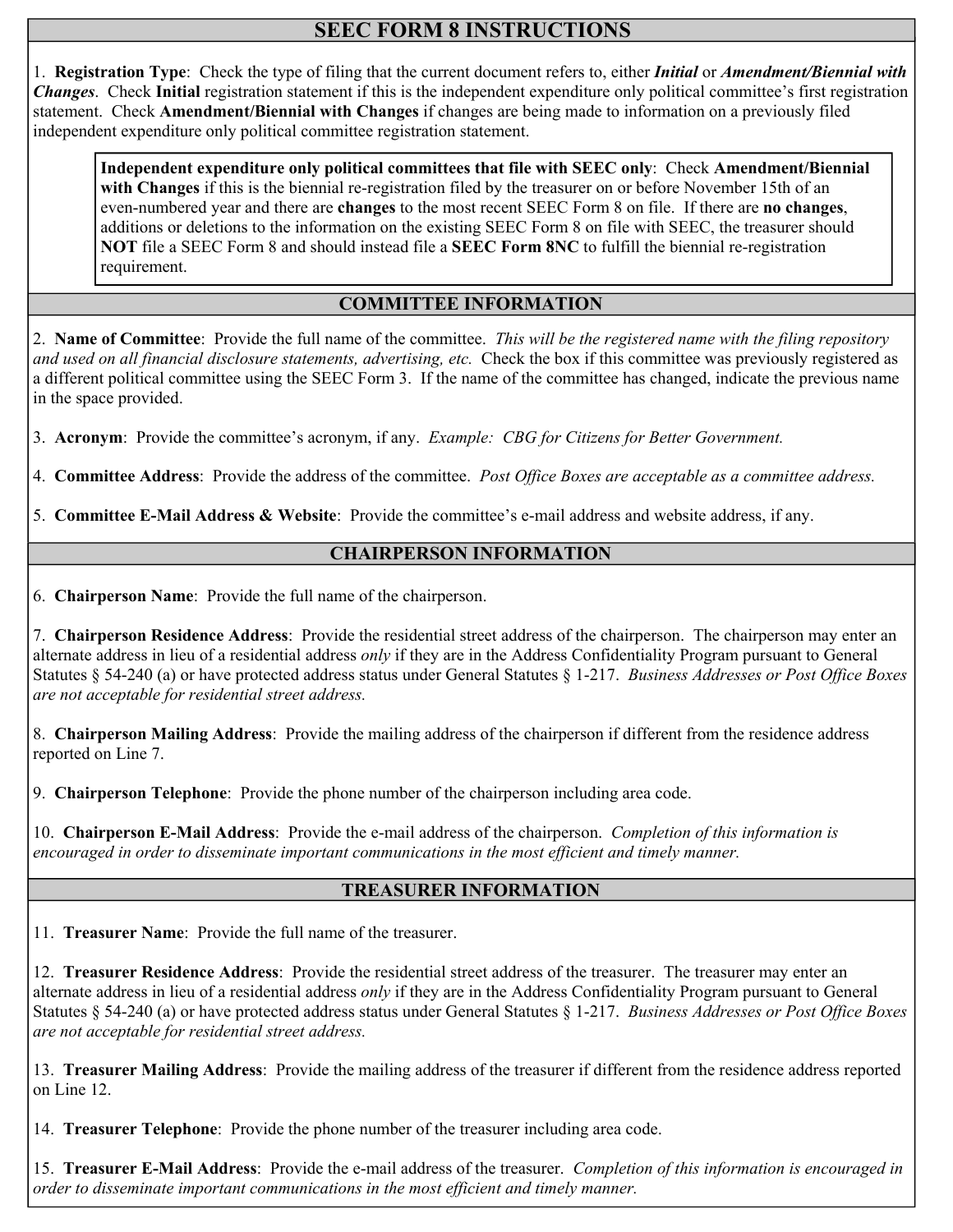## **DEPUTY TREASURER INFORMATION** *(Optional)*

16. **Deputy Treasurer Name**: Provide the full name of the deputy treasurer.

17. **Deputy Treasurer Residence Address**: Provide the residential street address of the deputy treasurer. The deputy treasurer may enter an alternate address in lieu of a residential address *only* if they are in the Address Confidentiality Program pursuant to General Statutes § 54-240 (a) or have protected address status under General Statutes § 1-217. *Business Addresses or Post Office Boxes are not acceptable for residential street address.* 

18. **Deputy Treasurer Mailing Address**: Provide the mailing address of the deputy treasurer if different from the residence address reported on Line 17.

19. **Deputy Treasurer Telephone**: Provide the phone number of the deputy treasurer including area code.

20. **Deputy Treasurer E-Mail Address**: Provide the e-mail address of the deputy treasurer. *Completion of this information is encouraged in order to disseminate important communications in the most efficient and timely manner.* 

## **DEPOSITORY INSTITUTION INFORMATION**

21. **Depository Institution Name**: Provide the complete name of the financial institution located in this state which serves as the depository of the committee's funds.

22. **Depository Institution Address**: Provide the complete address of the committee's depository institution. *Post Office Boxes are acceptable.* 

## **SEEC FORM 8 INSTRUCTIONS**

*Please Note*:At the top of page 2 and every page that follows, report the **Name of Committee** and the **Registration Type** in the appropriate fields.

**Registration Type**: Check the type of filing that the current document refers to, either *Initial* or *Amendment/Biennial with Changes*.Check **Initial** registration statement if this is the independent expenditure only political committee's first registration statement. Check **Amendment/Biennial with Changes** if changes are being made to information on a previously filed independent expenditure only political committee registration statement.

**Independent expenditure only political committees that file with SEEC only**:Check **Amendment/Biennial with Changes** if this is the biennial re-registration filed by the treasurer on or before November 15th of an even-numbered year and there are **changes** to the most recent SEEC Form 8 on file. If there are **no changes**, additions or deletions to the information on the existing SEEC Form 8 on file with SEEC, the treasurer should **NOT** file a SEEC Form 8 and should instead file a **SEEC Form 8NC** to fulfill the biennial re-registration requirement.

**Name of Committee**: Provide the committee's name as registered with the filing repository for reference purposes.

## **OTHER OFFICER(S) INFORMATION** *(if applicable)*

23. **Officer Name**: Provide the full name of any individual serving as an other officer.

**Title or Position**: Provide the name of the title or position, if any.

**Officer Residence Address**: Provide the residential street address of the "other officer." The "other officer" may enter an alternate address in lieu of a residential address *only* if they are in the Address Confidentiality Program pursuant to General Statutes § 54-240 (a) or have protected address status under General Statutes § 1-217. *Business Addresses or Post Office Boxes are not acceptable for residential street address.* 

23A.— 23G. If the committee designated additional officers or members of the control group, please disclose all other officers' or members' information on lines 23A—23G. *If there is insufficient space on the form for identifying all of the committee's "Other Officers" use "*Additional Section 23" *of this form*.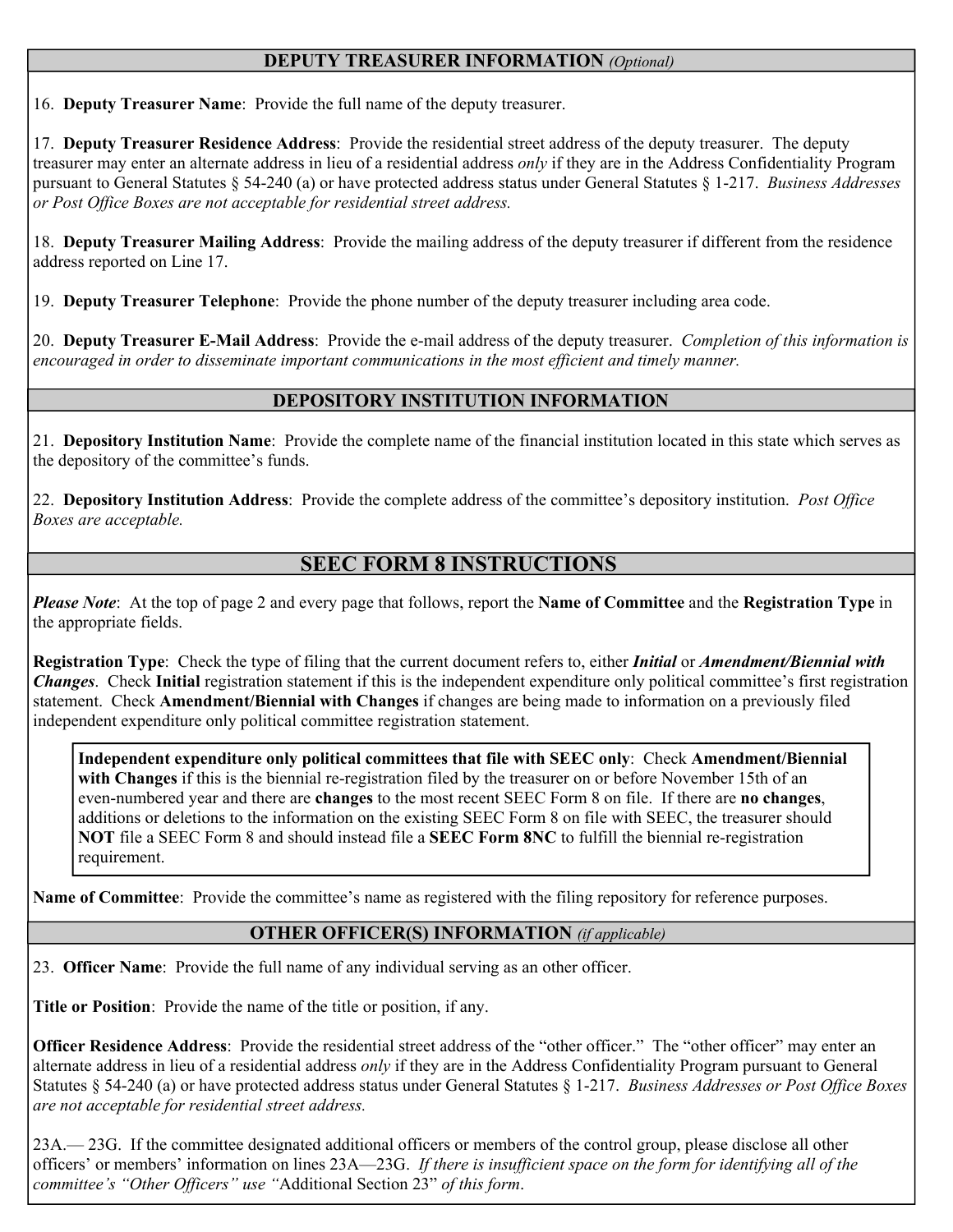### **COMMITTEE SUBTYPE**

24. **Committee Subtype**: Select committee subtype.

25. **Purpose of Committee**: Select the purpose of the committee, *either* Ongoing *or* Durational, then select the appropriate subtype.

### **REFERENDUM / CONSTITUTIONAL AMENDMENT**

26. **Referendum Question or Constitutional Amendment Only**: For committees that checked the applicable subtype in item 25B (Single Referendum or Constitutional Amendment), briefly summarize the referendum question that will be before the voters. *Example: To Appropriate Funds and Issue Bonds for Renovations of Town Hall.* 

27. **Group's Position on the Referendum Question or Constitutional Amendment**: Indicate whether the committee supports or opposes the question or amendment.

## **ADDITIONAL PAC INFORMATION**

28. **Committees Established by a Business Entity, Labor Union or Other Organization or Association Only**: Provide the name and address of the connected entity, organization or association that is responsible for establishing the committee.

- *29. Section Reserved*
- *30. Section Reserved*

### **LOBBYIST STATUS**

31. **Is Committee Established or Controlled by a Registered Lobbyist?**: Check either the *no* or *yes* box to identify whether the committee is established or controlled by a lobbyist registered with the Office of State Ethics. *If yes*, enter the name of the registered lobbyist. Then check the box to identify whether the lobbyist is a client lobbyist, communicator lobbyist or both. *If there is insufficient space on the form for identifying all of the names of the registered lobbyists, use "*Additional Section 31" *of this form*.

#### **GENERAL ASSEMBLY**

32. **Is Committee Established or Controlled by an Elected Statewide Official, General Assembly Member or Agent thereof?**: Check either the *no* or *yes* box. *If yes*, enter the name or names of the individuals who are elected statewide officials or members of the General Assembly who *established* or *controlled* the committee or their agents. *If there is insufficient space on the form for identifying all of the officials or members who established or controlled the committee, use "*Additional Section 32" *of this form*.

#### **OUT-OF-STATE FILING INFORMATION**

33. **Does Committee File Reports with the Federal Election Commission or Any Out-of-State Elections Agency?**: Check either *no* or *yes* box. *If yes*, identify the name of the out-of-state elections agency.